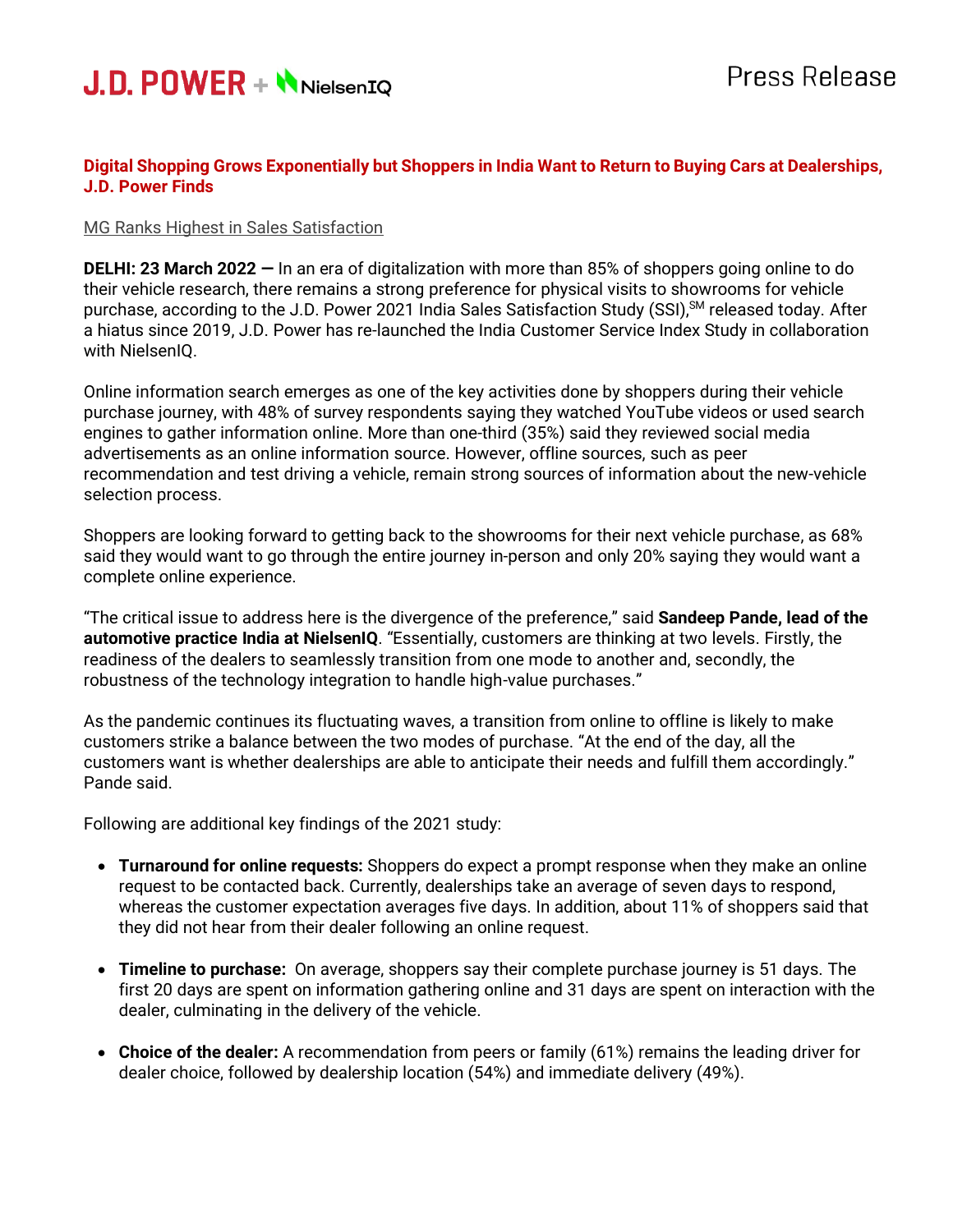# **Study Ranking**

**MG India** ranks highest with a score 881 (on a 1,000-point scale), followed by **Toyota (**877) and **Hyundai India (**875).

The 2021 India Sales Satisfaction Study (SSI) is based on responses from 5,593 new-vehicle owners who purchased their vehicle from January through December 2021. The months of April-June 2021 were not considered on account of the severe pandemic situation in India. The study was fielded from September through December 2021.

The study measures new-vehicle owners' satisfaction with sales process by examining their satisfaction on six factors (listed in order of importance); delivery process (20%); dealer facility (18%); paperwork completion (17%); working out the deal (15%); sales consultant (15%); and brand website (14%). The study only examines the sales satisfaction in the mass market segment.

**J.D. Power** is a global leader in consumer insights, advisory services and data and analytics. A pioneer in the use of big data, artificial intelligence (AI) and algorithmic modeling capabilities to understand consumer behavior, J.D. Power has been delivering incisive industry intelligence on customer interactions with brands and products for more than 50 years. The world's leading businesses across major industries rely on J.D. Power to guide their customer-facing strategies. J.D. Power has offices in North America, Europe and Asia Pacific.

**NielsenIQ** is the leader in providing the most complete, unbiased view of consumer behavior, globally. Powered by a groundbreaking consumer data platform and fueled by rich analytic capabilities, NielsenIQ enables bold, confident decision-making for the world's leading consumer goods companies and retailers.

Using comprehensive data sets and measuring all transactions equally, NielsenIQ gives clients a forwardlooking view into consumer behavior to optimize performance across all retail platforms. Our open philosophy on data integration enables the most influential consumer data sets on the planet. NielsenIQ delivers the complete truth.

NielsenIQ, an Advent International portfolio company, has operations in nearly 100 markets, covering more than 90% of the world's population. For more information, visit NielsenIQ.com.

## **Media Relations Contacts**

Geno Effler, J.D. Power; media.relations@idpa.com; +1-714-621-6224 Kaustav Roy, NielsenIQ; [kaustav.roy@nielseniq.com](mailto:kaustav.roy@nielseniq.com) Sandeep Pande, NielsenIQ; [sandeep.pande@nielseniq.com](mailto:sandeep.pande@nielseniq.com)

**About J.D. Power and Advertising/Promotional Rules:** [http://www.jdpower.com/business/about](http://www.jdpower.com/business/about-us/press-release-info)[us/press-release-info](http://www.jdpower.com/business/about-us/press-release-info)

> # # # NOTE: One chart follows.